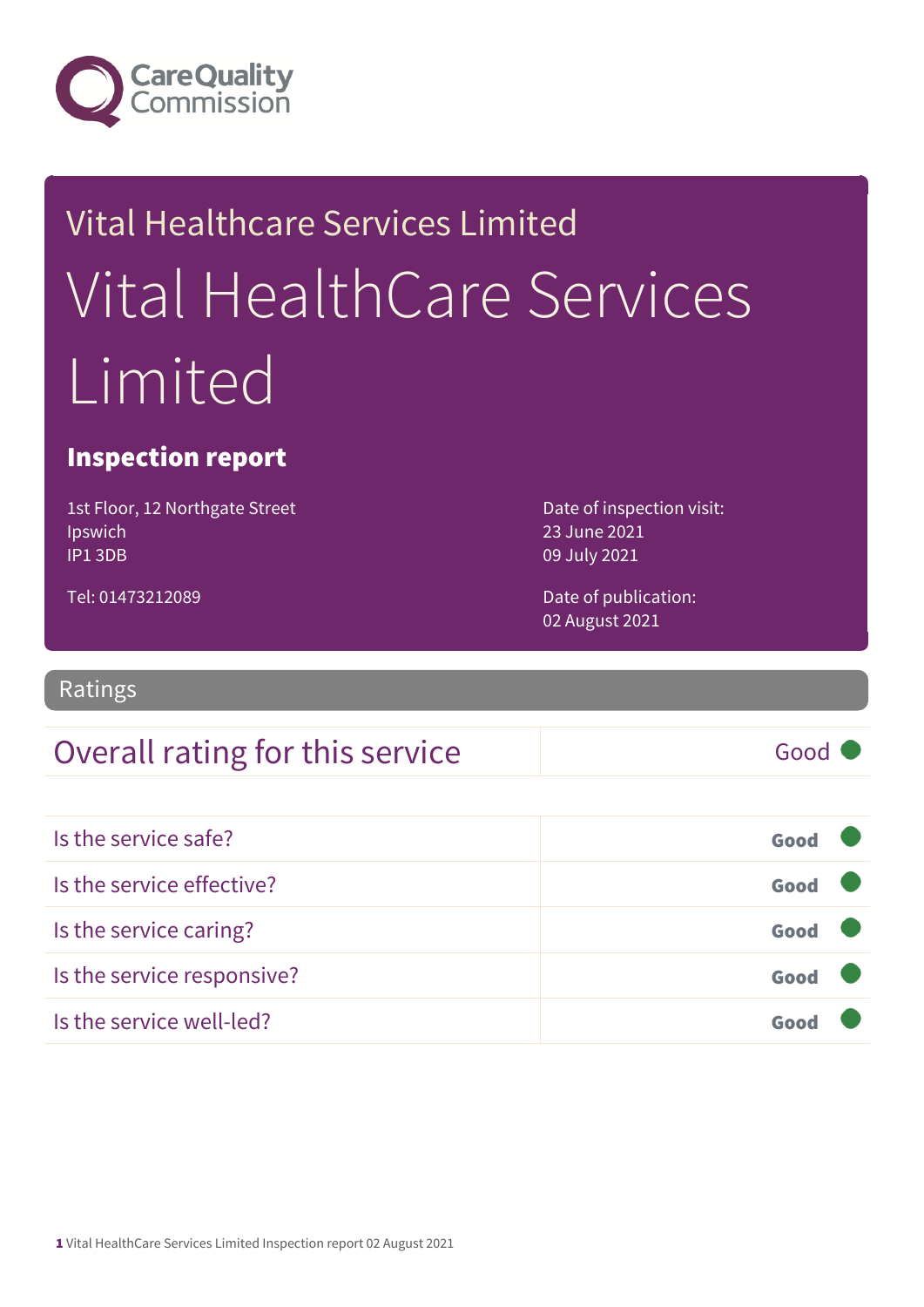### Summary of findings

### Overall summary

#### About the service

Vital Healthcare Services Limited is a supported living service providing personal care to people who lived in their own homes across Suffolk.

Not everyone who used the service received personal care. CQC only inspects where people receive personal care. This is help with tasks related to personal hygiene and eating. Where they do, we also consider any wider social care provided. At the time of the inspection, a total of 19 people were using the service.

### People's experience of using this service and what we found

People were supported and encouraged to participate in a range of activities of their choice and to access the community facilities as discussed and agreed with them, families and other professionals. People and their relatives had access to a clear complaint's procedure. People's support plans were reviewed every six months or more frequently if so required in relation to events.

All of the people using the service and relatives we spoke with told us staff were kind and caring. The support people received was personalised and adapted flexibly in response to changing needs and preferences. Staff supported people to live full lives and achieve outcomes in a planned way. Staff treated people with dignity and respect and spent time getting to know them and their specific needs and wishes. People's support plans reflected their likes and dislikes.

The staff carried out risk assessments to support people to retain their independence. Staff had received training regarding how to protect people from harm and were aware of the safeguarding procedures. There were sufficient numbers of staff employed to meet people's assessed needs. People received their prescribed medicines from staff trained in the administration of medicines. The service operated a robust recruitment process to employ staff who were suitable to work for the service. People were protected from the risks associated with the spread of infection.

People's needs were assessed prior to them using the service and were supported to eat and drink in accordance with their support plan. People were supported to have maximum choice and control of their lives and staff supported them in the least restrictive way possible; the policies and systems in the service supported this practice. The service had appropriate arrangements in place to ensure staff received training relevant to their role. New staff completed an induction training programme.

The management team held regular meetings to discuss the monitoring of the quality of the service provided to help ensure people received safe and effective support. This included seeking and responding to feedback from people, relatives and professionals in relation to the standard of the support provided. Staff felt supported by the management team.

We expect health and social care providers to guarantee autistic people and people with a learning disability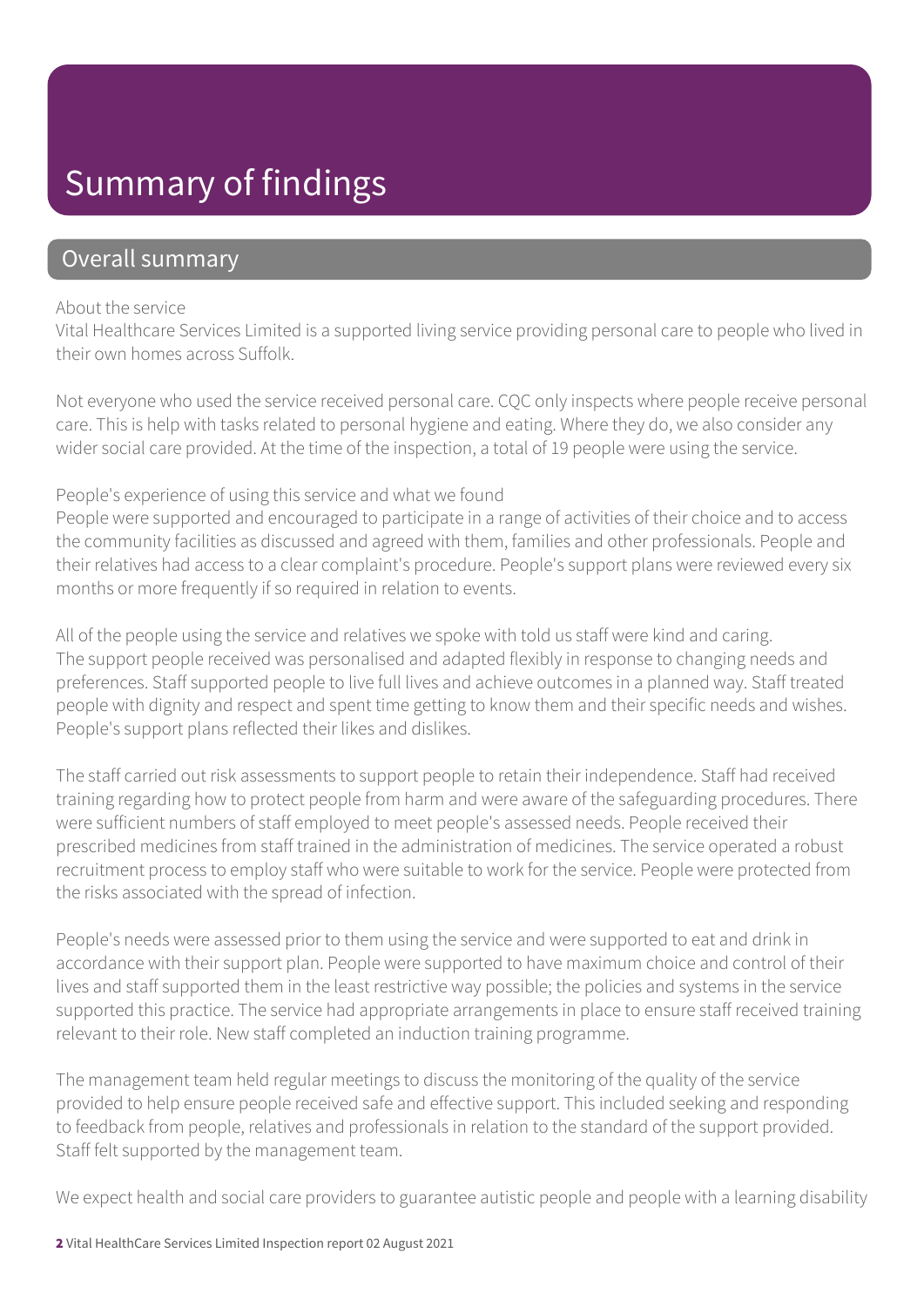the choices, dignity, independence and good access to local communities that most people take for granted. Right Support, right care, right culture is the statutory guidance which supports the Care Quality Commission (CQC) to make assessments and judgements about services providing support to people with a learning disability and/or autistic people.

The service was able to demonstrate how they were meeting the underpinning principles of Right support, right care, right culture.

### Right support:

● People had individual tenancies in their own home or small home with a few others. This model of care maximised people's choice, control and independence. Care and support had been developed around individual assessed needs. Staff worked in a way which promoted people's independence.

### Right care

• Care was person-centred and promoted people's dignity, privacy and human rights. People confirmed their privacy and dignity was respected. Support plans were person centred and ensured the person was involved in the development and review of their plan as far as possible. Training and support for staff ensured human rights was at the heart of the delivery of care and support.

### Right culture:

● Ethos, values, attitudes and behaviours of the manager and staff ensured people using services lead confident, inclusive and empowered lives. People's diverse needs were assessed, supported and respected. People were supported to make choices and live the life they chose.

For more details, please see the full report which is on the CQC website at www.cqc.org.uk

#### Rating at last inspection

This service was registered with us on 09 January 2020 and this is the first inspection. The last rating for the service under the previous premises was rated good, published on 11 January 2019.

Why we inspected This was a planned inspection.

#### Follow up

We will continue to monitor information we receive about the service until we return to visit as per our reinspection programme. If we receive any concerning information we may inspect sooner.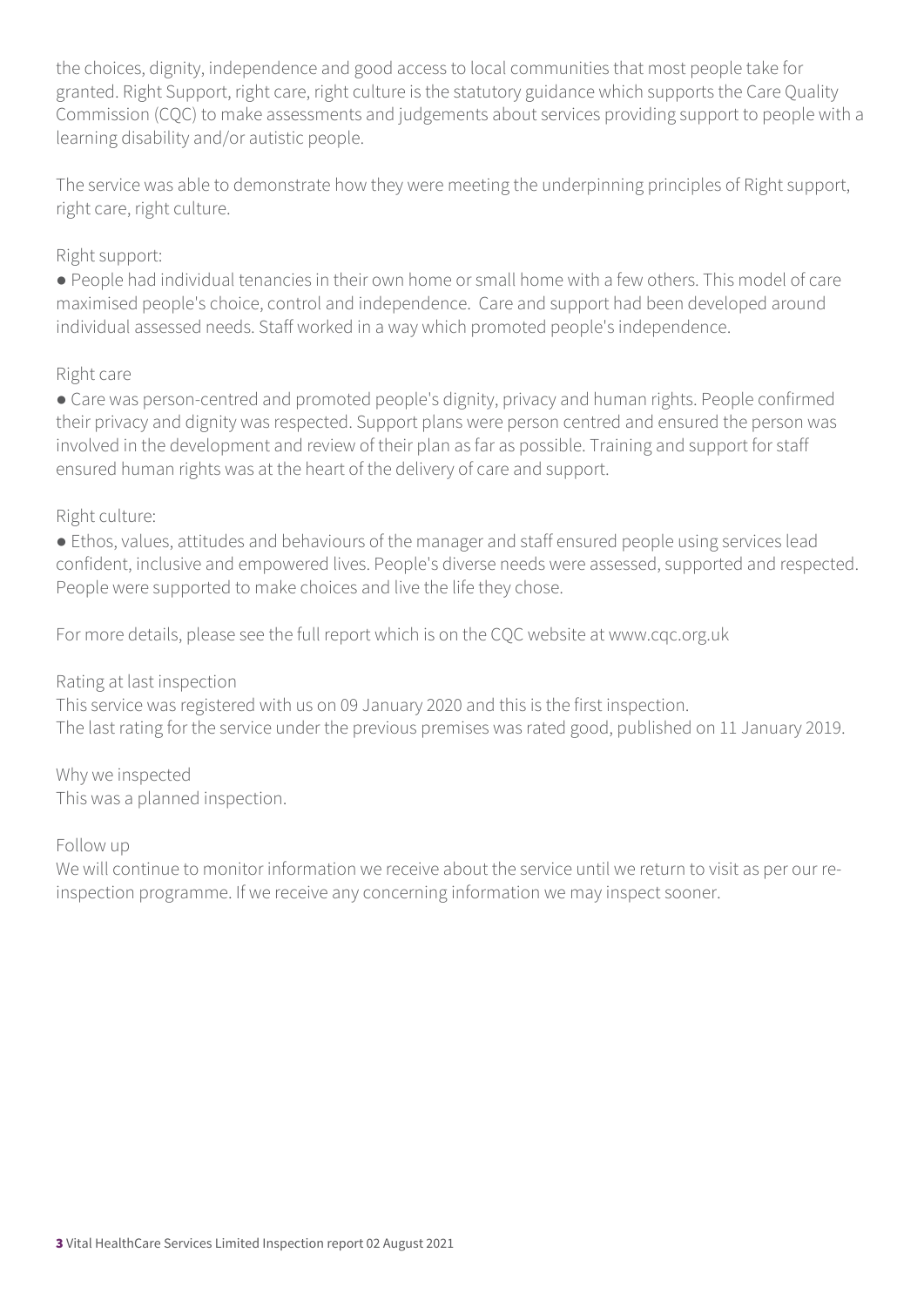### The five questions we ask about services and what we found

We always ask the following five questions of services.

| Is the service safe?        | Good |
|-----------------------------|------|
| The service was safe.       |      |
| Is the service effective?   | Good |
| The service was effective.  |      |
| Is the service caring?      | Good |
| The service was caring.     |      |
| Is the service responsive?  | Good |
| The service was responsive. |      |
| Is the service well-led?    | Good |
| The service was well-led.   |      |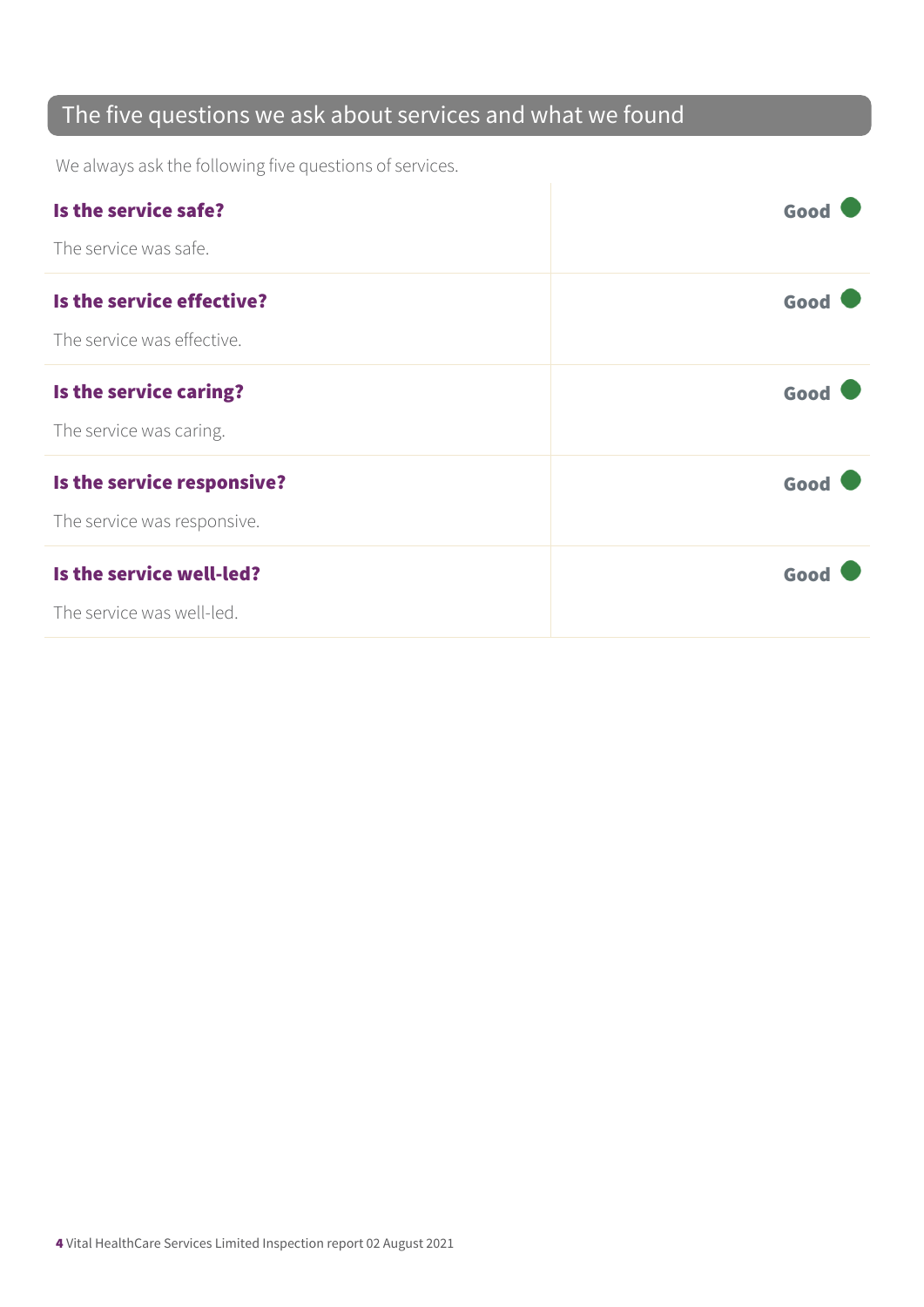

# Vital HealthCare Services Limited

Detailed findings

### Background to this inspection

The inspection

We carried out this inspection under Section 60 of the Health and Social Care Act 2008 (the Act) as part of our regulatory functions. We checked whether the provider was meeting the legal requirements and regulations associated with the Act. We looked at the overall quality of the service and provided a rating for the service under the Care Act 2014.

Inspection team The inspection was carried out by one inspection.

#### Service and service type

This service provides care and support to people living in supported living settings, so that they can live as independently as possible. People's care and housing are provided under separate contractual agreements. CQC does not regulate premises used for supported living; this inspection looked at people's personal care and support.

The service did not have a manager registered with the Care Quality Commission. This means the provider is legally responsible for how the service is run and for the quality and safety of the care provided.

#### Notice of inspection

We gave a short period notice of the inspection to enable the manager to seek consent from people using the service, their relatives and staff, so we could contact or visit them as part of the inspection.

Inspection activity started on 21 June 2021 and ended on 09 July 2021. We visited the office location on 23 June 2021.

What we did before the inspection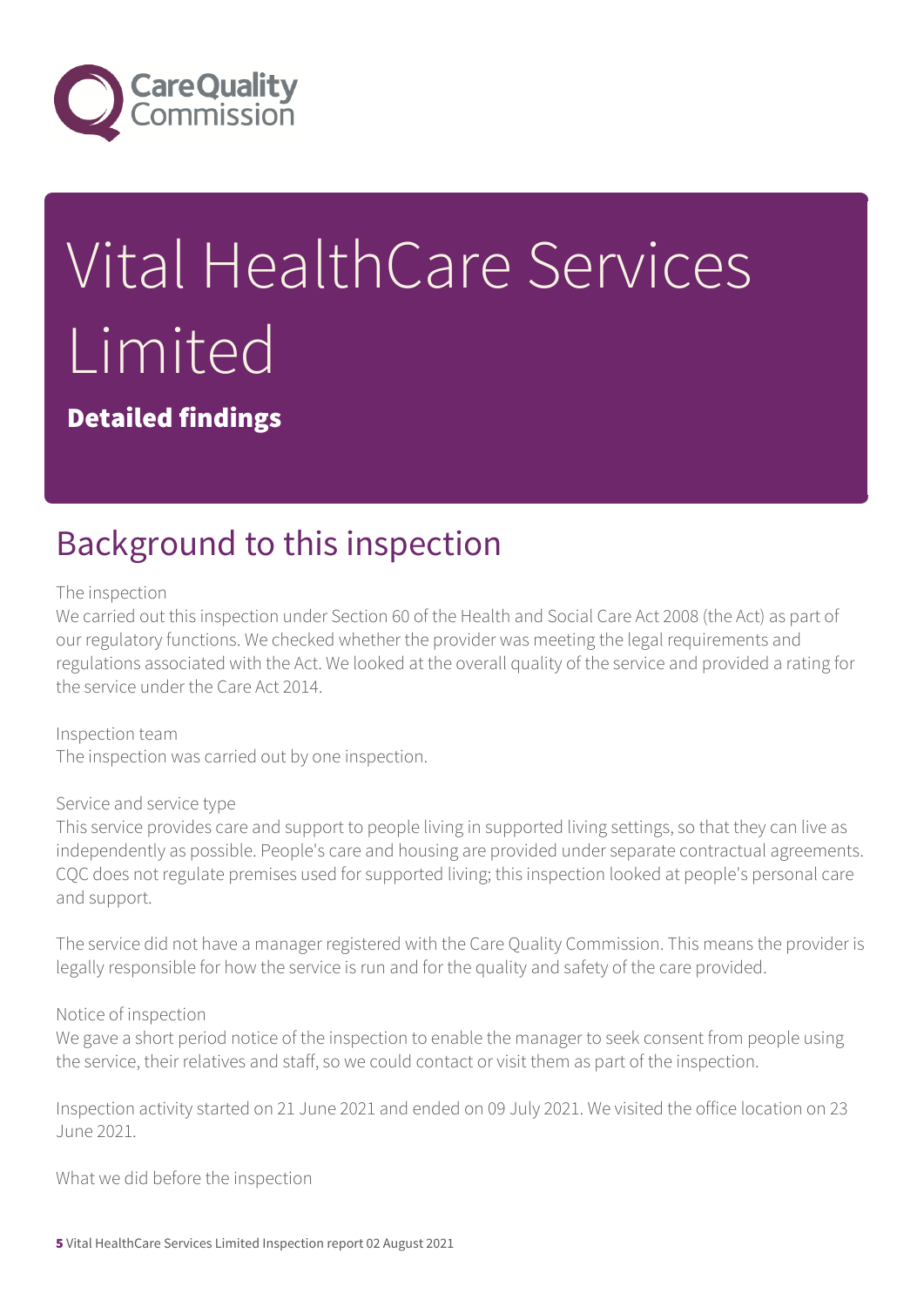We reviewed information we had received about the service. We sought feedback from the local authority and professionals who work with the service.

The provider was not asked to complete a provider information return prior to this inspection. This is information we require providers to send us to give some key information about the service, what the service does well and improvements they plan to make. We took this into account when we inspected the service and made the judgements in this report. We used all of this information to plan our inspection.

#### During the inspection

We reviewed a range of records. This included three people's support plans and care records and medicine records. We looked at three staff files in relation to recruitment. In addition, we looked at a wide range of records relating to the management of the service including policies and procedures, complaints, incidents and accidents plus associated learning, staff training, audits and quality assurance records. We spoke with three people who used the service, three relatives, the provider, four other members of staff and two other professionals.

#### After the inspection

We continued to seek clarification from the provider to validate the evidence found.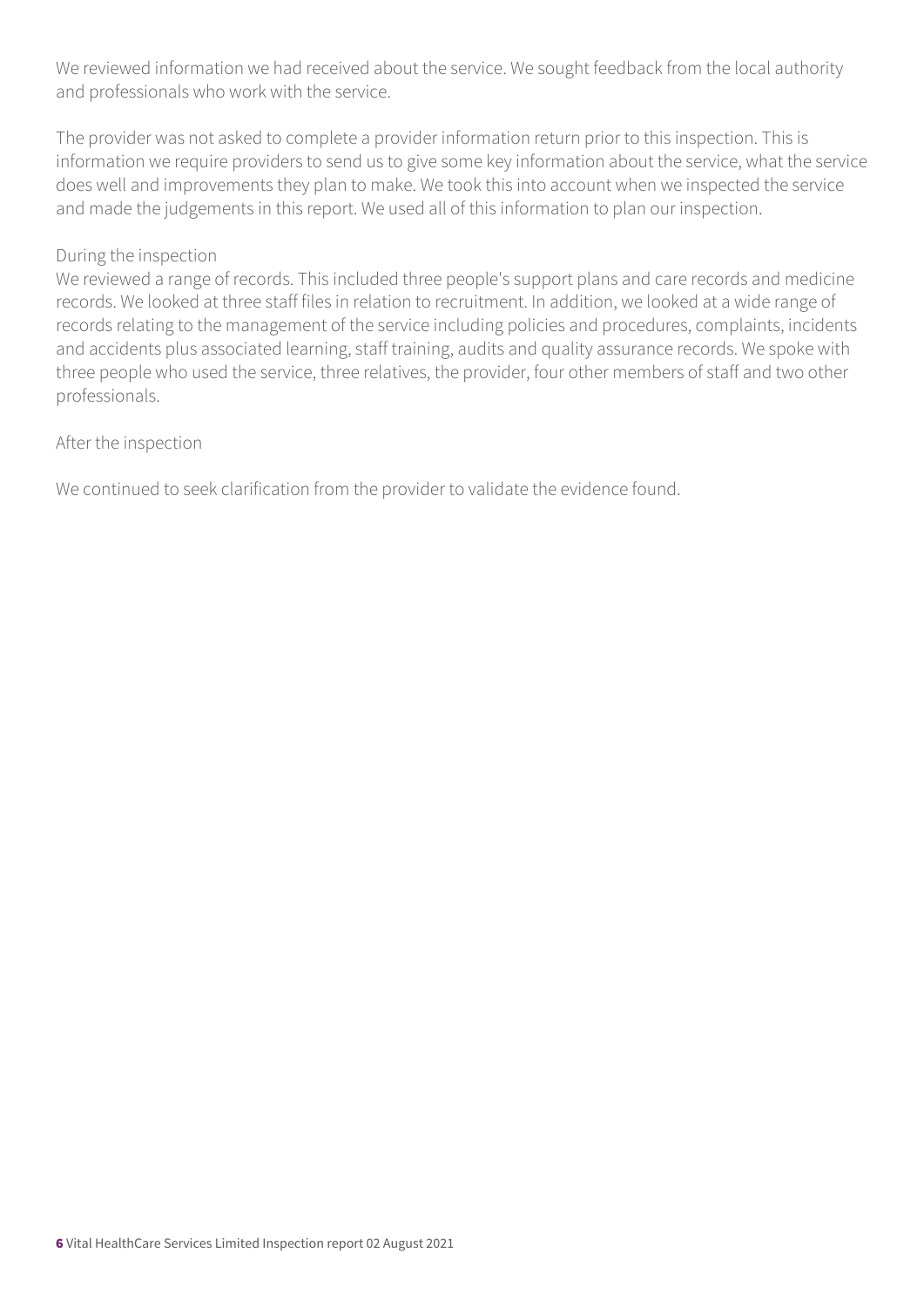### Is the service safe?

## Our findings

Safe – this means we looked for evidence that people were protected from abuse and avoidable harm.

This is the first inspection for this newly registered service. This key question has been rated good. This meant people were safe and protected from avoidable harm.

Systems and processes to safeguard people from the risk of abuse

- People told us they felt safe. One person told us, "The staff know me very well and help me." A relative told us. "I have no concerns over safety there are enough staff patience and kind."
- The provider had a policy and procedure in place and provided staff with training so they were aware of how to keep people safe and how to report any safeguarding incidents.
- Safeguarding issues identified were recorded and reported to the Local Authority Safeguarding Service and action taken appropriately with regard to the service users' safety.

### Assessing risk, safety monitoring and management

- The service had systems in place to identify potential risks to people's safety and wellbeing. This commenced with an assessment of the persons needs prior to them using the service to record risks and how they could be minimised.
- Each person's support plan included a series of personalised risk assessments, which had considered risks associated with the persons support needs and well-being. These provided staff with clear information about how to manage and reduce risk as much as possible, whilst supporting people's freedom and independence.
- Staff had worked with people to record personal emergency evacuation plans, which included information on the support people would need should they need to leave their home for any period of time or be admitted to hospital.

### Staffing and recruitment

- One person told us, "The staff are with me all day and night." A relative told us, "It is very important [my relative] knows the staff. Any new staff are gradually introduced with an existing staff member for consistency."
- People and their relatives told us enough staff were employed to provide consistent support and some people required two staff to support them in the community and the service was able to achieve this.
- The provider had a robust recruitment procedure in place designed to employ staff suitable to work in a support and care setting.

### Using medicines safely

- People received their medicines as they were prescribed. Medicines audits showed that medicines were administered and recorded correctly.
- Detailed individualised assessments were seen, explaining how each person's medicines were to be offered to the person. There was evidence of regular health and medicine checks with other professionals in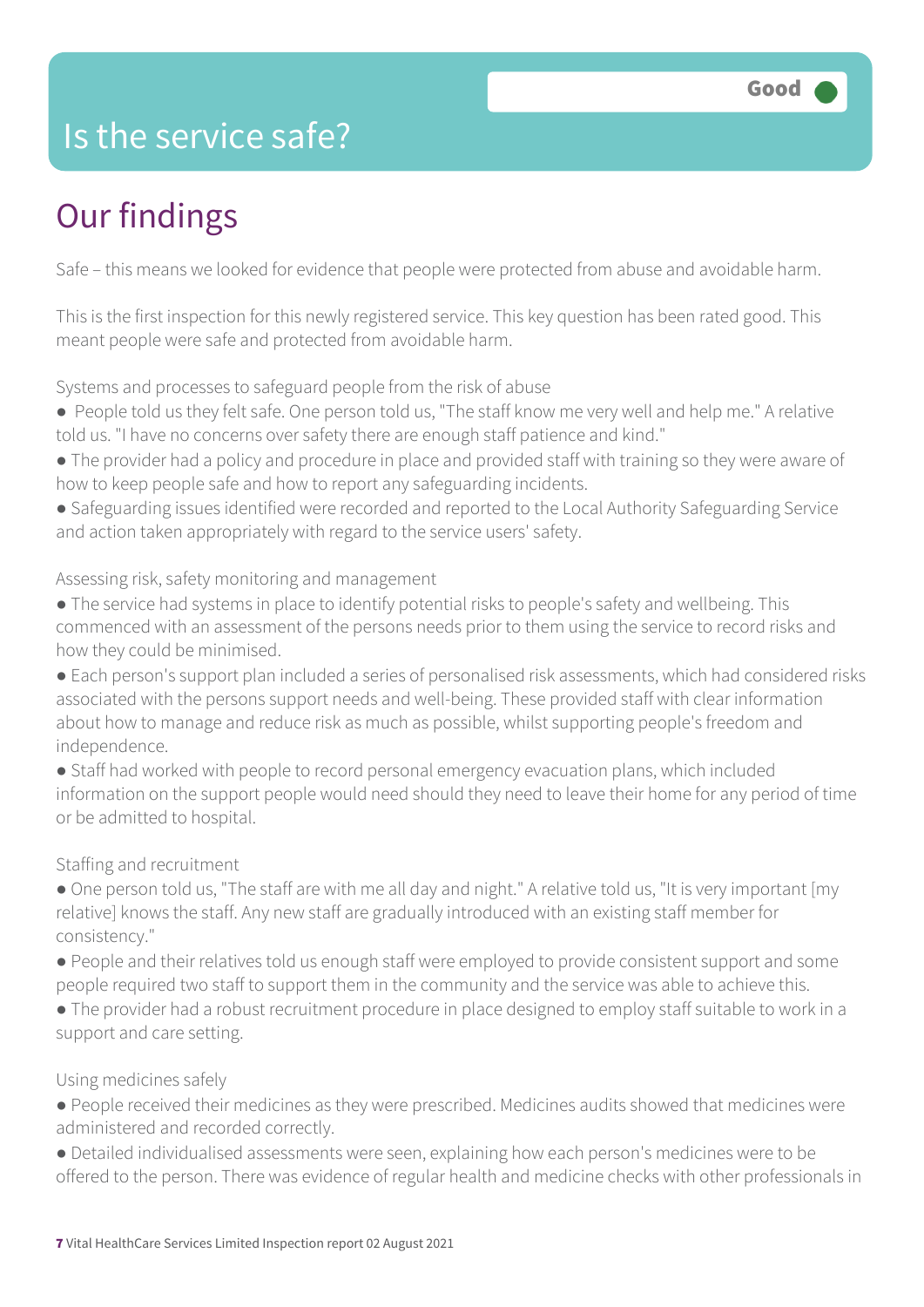people's support plans.

• There were clear person-centred plans in place to guide staff to give 'when required' medicines. A member of staff explained to us that they knew when a person could be experiencing discomfort and although not able to explain this to the staff. The staff member would offer pain relief to the person.

#### Preventing and controlling infection

The provider had implemented effective systems to prevent and control infection. Staff were facilitating visits for people in accordance with current guidance and preventing visitors from catching and spreading infections. Wherever possible, people and staff were encouraged to meet the social distancing guidelines.

- We were assured that the provider was meeting shielding and social distancing rules.
- We were assured that the provider was admitting people safely to the service.
- We were assured that the provider was using PPE effectively and safely.
- We were assured that the provider was accessing testing for people using the service and staff.

● We were assured that the provider was making sure infection outbreaks can be effectively prevented or managed.

● We were assured that the provider's infection prevention and control policy was up to date.

#### Learning lessons when things go wrong

• The senior staff of the service held meetings weekly which were recorded. This meeting was viewed by the provider as an opportunity to discuss and resolve issues and the learning was shared to the team leaders to inform the staff in order that the whole service was aware of any lessons learnt.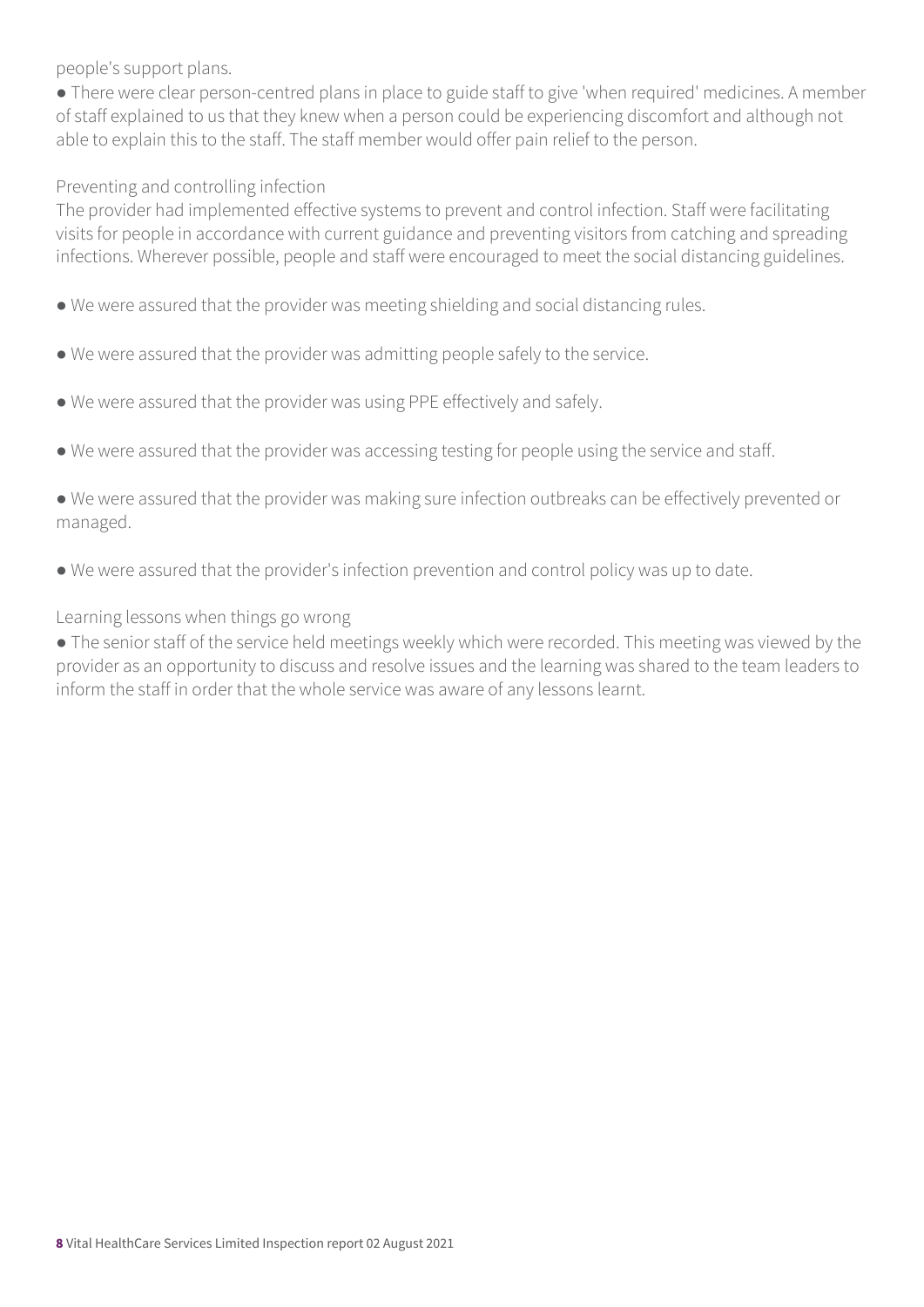### Is the service effective?

## Our findings

Effective – this means we looked for evidence that people's care, treatment and support achieved good outcomes and promoted a good quality of life, based on best available evidence.

This is the first inspection for this newly registered service. This key question has been rated good. This meant people's outcomes were consistently good, and people's feedback confirmed this.

Assessing people's needs and choices; delivering care in line with standards, guidance and the law

- The provider ensured people's needs were assessed, before using the service. The purpose of the assessments was to plan the support to be delivered and included listening to the service user, family and referring professionals.
- People were supported and encouraged to visit the service for short visits prior to using the service to determine if the service could meet the person's needs.
- People's individual and diverse needs were detailed in their assessment and support plans and met in practice.

Staff support: induction, training, skills and experience

- A member of staff told us, "We have supervision around every six weeks, the training covers a large spectrum and builds upon the induction training."
- The service had a training matrix which was used to plan and record the staff training.
- ●The provider had arrangements in place to provide all new staff with a structured induction programme, which included a period of shadowing experienced members of staff.

Supporting people to eat and drink enough to maintain a balanced diet

- People were encouraged to choose foods and drinks of their choice. One person said, "I go shopping with the staff and sometimes we go out for a cup of coffee."
- During the inspection, we observed staff were aware of Speech and Language Therapist (SALT) for advice about a person's ability to chew and swallow foods.

Staff working with other agencies to provide consistent, effective, timely care

- Staff worked with the people using the service to make and attend regular appointments with professionals such as dentists.
- The provider and senior staff had established links with professionals to review and monitor the support provide to the people using the service.

Supporting people to live healthier lives, access healthcare services and support

● Staff had listened to people's views and planned with them as a result of recording those views how to support people to live heather lives. One person had expressed their interest in animals and wanting to spend more time outside of their home. Staff had recognised the benefit to the persons mental well-being by being able to organise these events and worked with the person to organise regular events.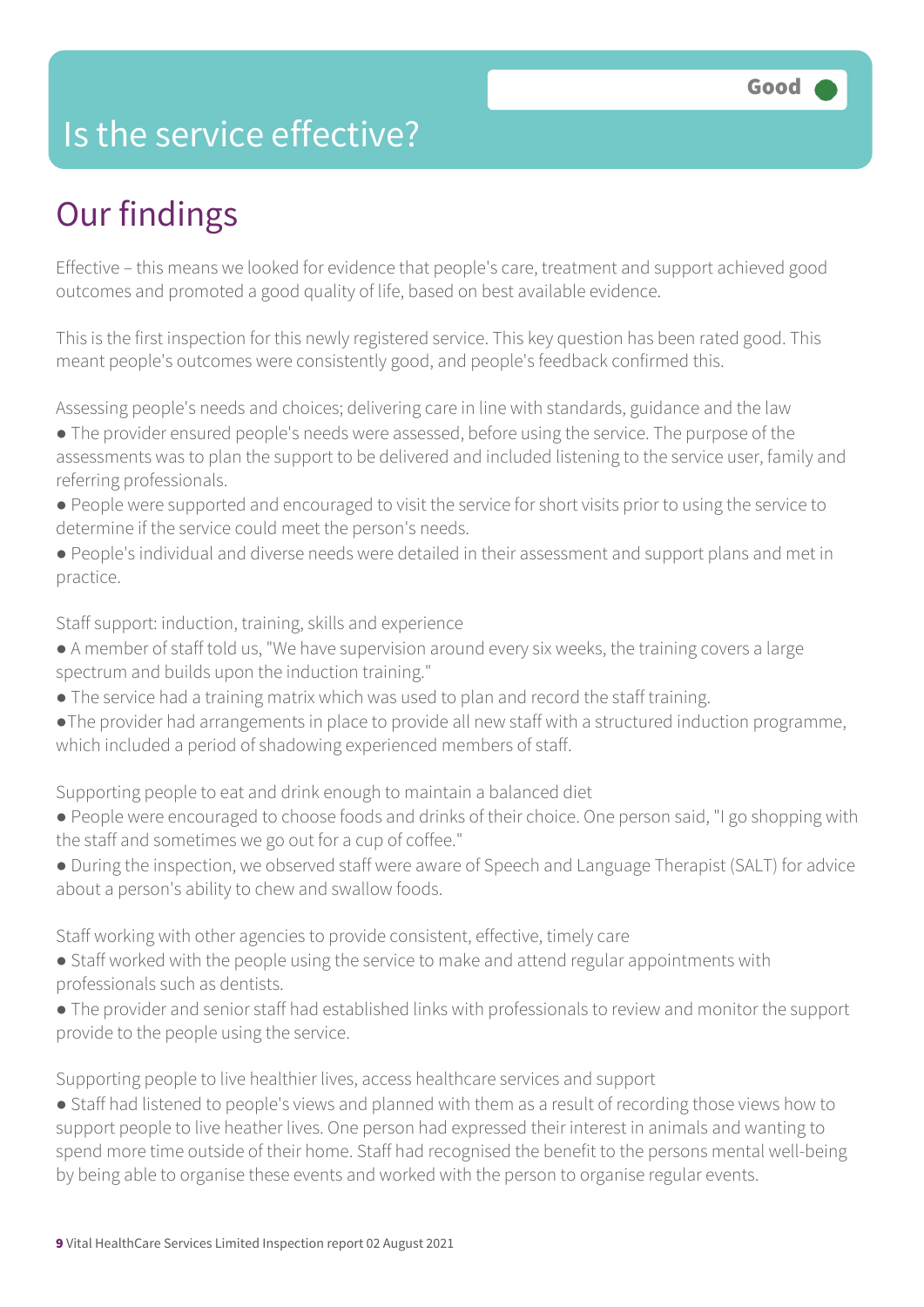● People were encouraged to consider healthier lifestyle choices with regard to foods while the staff were supportive of respect the person choice.

Ensuring consent to care and treatment in line with law and guidance

The Mental Capacity Act 2005 (MCA) provides a legal framework for making decisions on behalf of people who may lack the mental capacity to do so for themselves. The Act requires that, as far as possible, people make their own decisions and are helped to do so when needed. When they lack mental capacity to take decisions, any made on their behalf must be in their best interests and as least restrictive as possible.

People can only be deprived of their liberty to receive care and treatment when this is in their best interests and legally authorised under the MCA.

When people receive care and treatment in their own homes an application must be made to the Court of Protection for them to authorise people to be deprived of their liberty.

We checked whether the service was working within the principles of the MCA and whether any conditions on authorisations to deprive a person of their liberty had the appropriate legal authority and were being met.

● Staff had received training and understood the relevant requirements of the MCA. Staff confirmed they asked for people's consent before providing care, explaining the reasons behind this and giving people enough time to think about their decision before taking action. We saw this information had been carefully recorded in the support plan.

● Where a person's freedom was restricted, there was a detailed analysis of the rationale and legal context for the restriction, with clear actions outlined to ensure restrictions were lawful, in the person's best interest and regularly reviewed.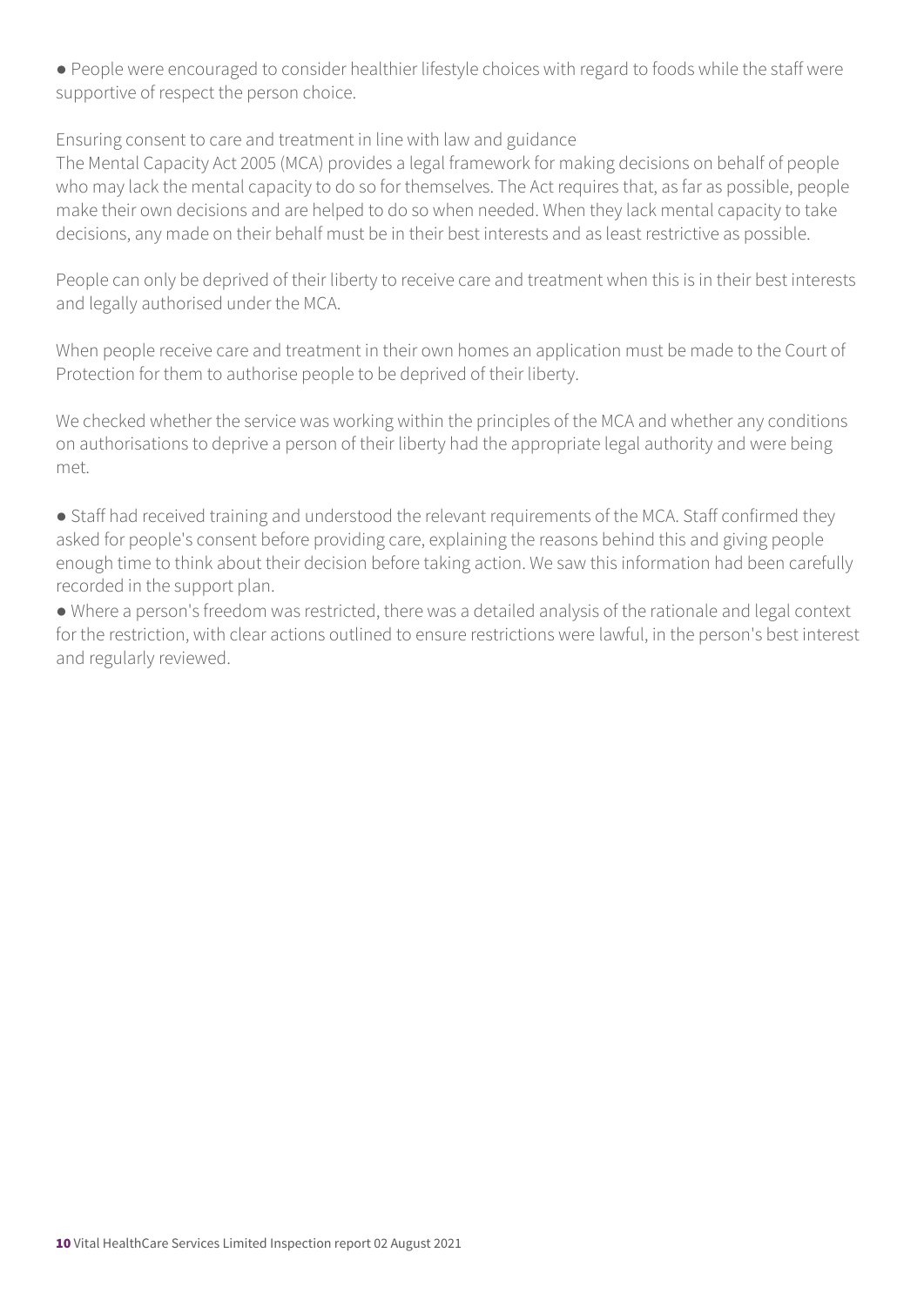### Is the service caring?

### Our findings

Caring – this means we looked for evidence that the service involved people and treated them with compassion, kindness, dignity and respect.

This is the first inspection for this newly registered service. This key question has been rated Good. This meant people were supported and treated with dignity and respect; and involved as partners in their care.

Ensuring people are well treated and supported; respecting equality and diversity

- People were positive in their views about the staff who supported them and said they were treated with consideration and respect. One person told us, "The staff are kind and helpful."
- A relative told us, "[My relative] has had the same staff for many years, they are patient and understanding and [my relative] enjoys more activities now than ever before."
- ●The deputy manager and administrator arranged the staff rota and tried to ensure people were supported consistently by the same small team of staff where possible.
- Staff promoted people's specific and diverse needs and we noted support plans were written in an understanding and sensitive manner.

Supporting people to express their views and be involved in making decisions about their care

- People attended their own support reviews with relatives, staff and other professionals as appropriate so they could express their views and be involved with the decisions making regarding their support.
- The staff understood people's individual likes and dislikes and accommodated these when delivering their support.

Respecting and promoting people's privacy, dignity and independence

● People informed us they could choose what they wanted to do. People's privacy, dignity and independence was respected.

● Staff offered people opportunities to increase their independence and to have freedom and control over their lives.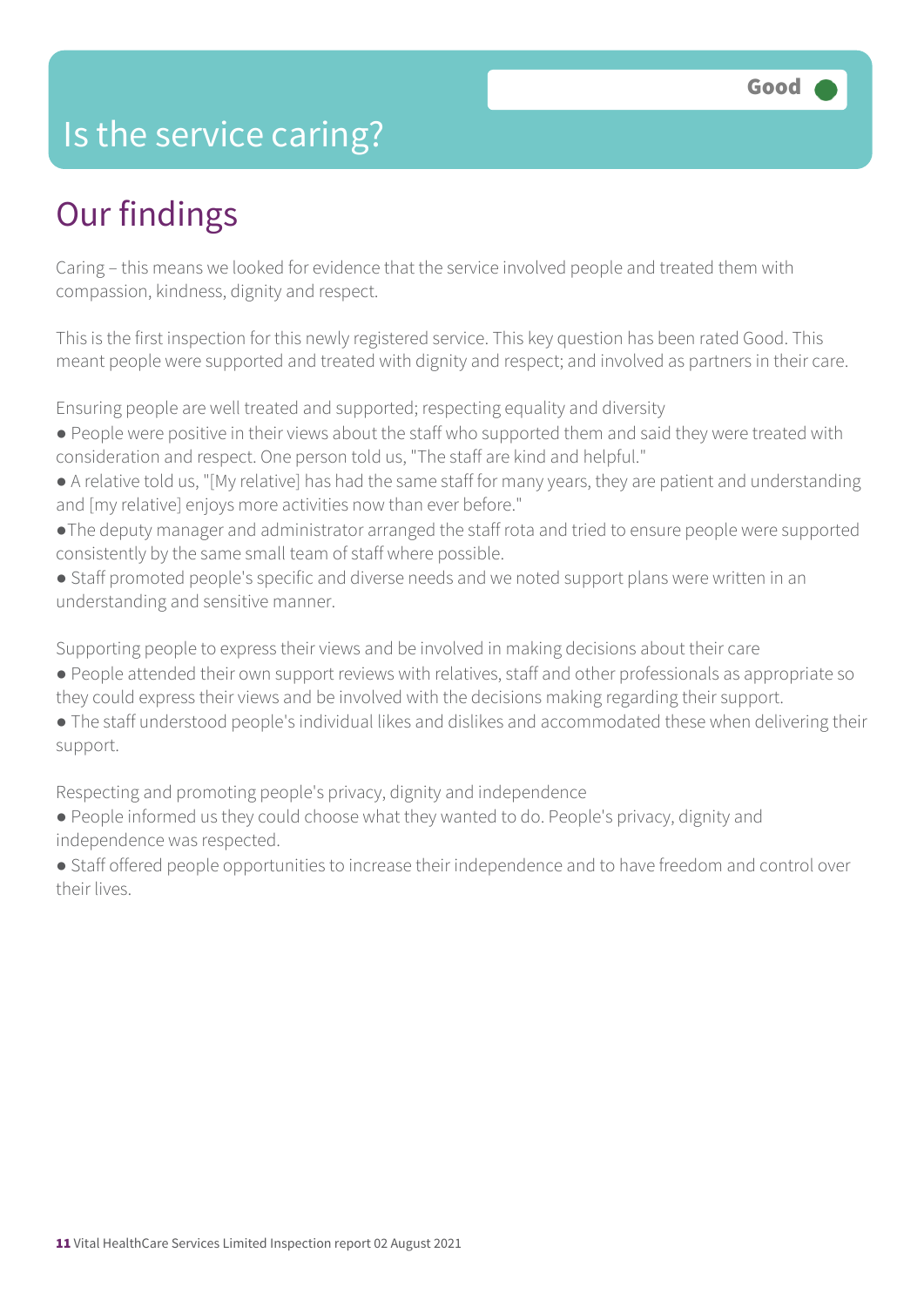### Is the service responsive?

# Our findings

Responsive – this means we looked for evidence that the service met people's needs.

This is the first inspection for this newly registered service. This key question has been rated Good. This meant people's needs were met through good organisation and delivery.

Planning personalised care to ensure people have choice and control and to meet their needs and preferences

- People's personalised care plans gave an account of their chosen 'routines and preferences'. The plans had been developed with the staff to explain the support needs required.
- People had varied lives and received personalised care and support specific to their needs and preferences. People told us they were happy with their care. One person said, "The staff are friendly and helpful."
- Staff had devised one-page profiles which provided details about what was important to each person and how they liked to be supported.

### Meeting people's communication needs

Since 2016 onwards all organisations that provide publicly funded adult social care are legally required to follow the Accessible Information Standard (AIS). The standard was introduced to make sure people are given information in a way they can understand. The standard applies to all people with a disability, impairment or sensory loss and in some circumstances to their careers.

- ●The provider had produced easy read information for people who benefited from this style of format.
- Staff had received training in communication and frequently used non-verbal communication to clarify people using the service understood them.

Supporting people to develop and maintain relationships to avoid social isolation; support to follow interests and to take part in activities that are socially and culturally relevant to them

● People were supported to take part in meaningful activities and to engage with the local community in line with their interests and preferences. People informed us of many activities they enjoyed prior to the COVID-19 restrictions such as bowling, visiting the cinema and days out to various establishments.

●People were supported now to go for walks or journeys in the car and some people had joined an organisation called, the dog squad. This meant they could spend time outdoors walking and caring for dogs and also to become involved with the training of the eight dogs in the squad.

Improving care quality in response to complaints or concerns

- ●The service had a complaints policy and procedure to which people had access. The procedure was clear in explaining how a complaint could be made and investigated.
- We saw the provider maintained a log of complaints, which included a description of the complaint, action taken and the outcome.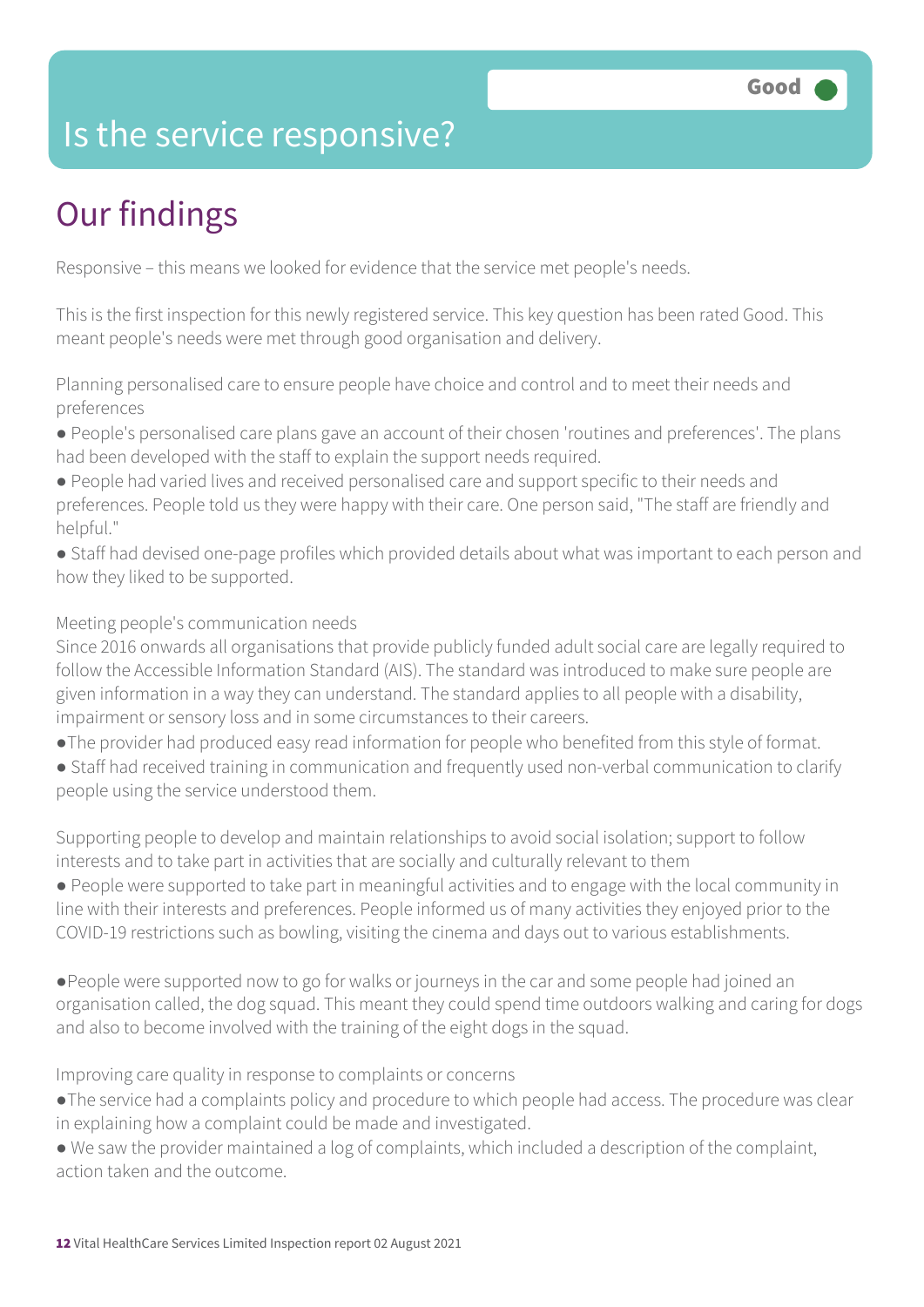End of life care and support

- Nobody using the service required end of life care.
- The provider explained people had been offered the opportunity to discuss their end of life wishes if they wished to and this information was recorded in the support plan.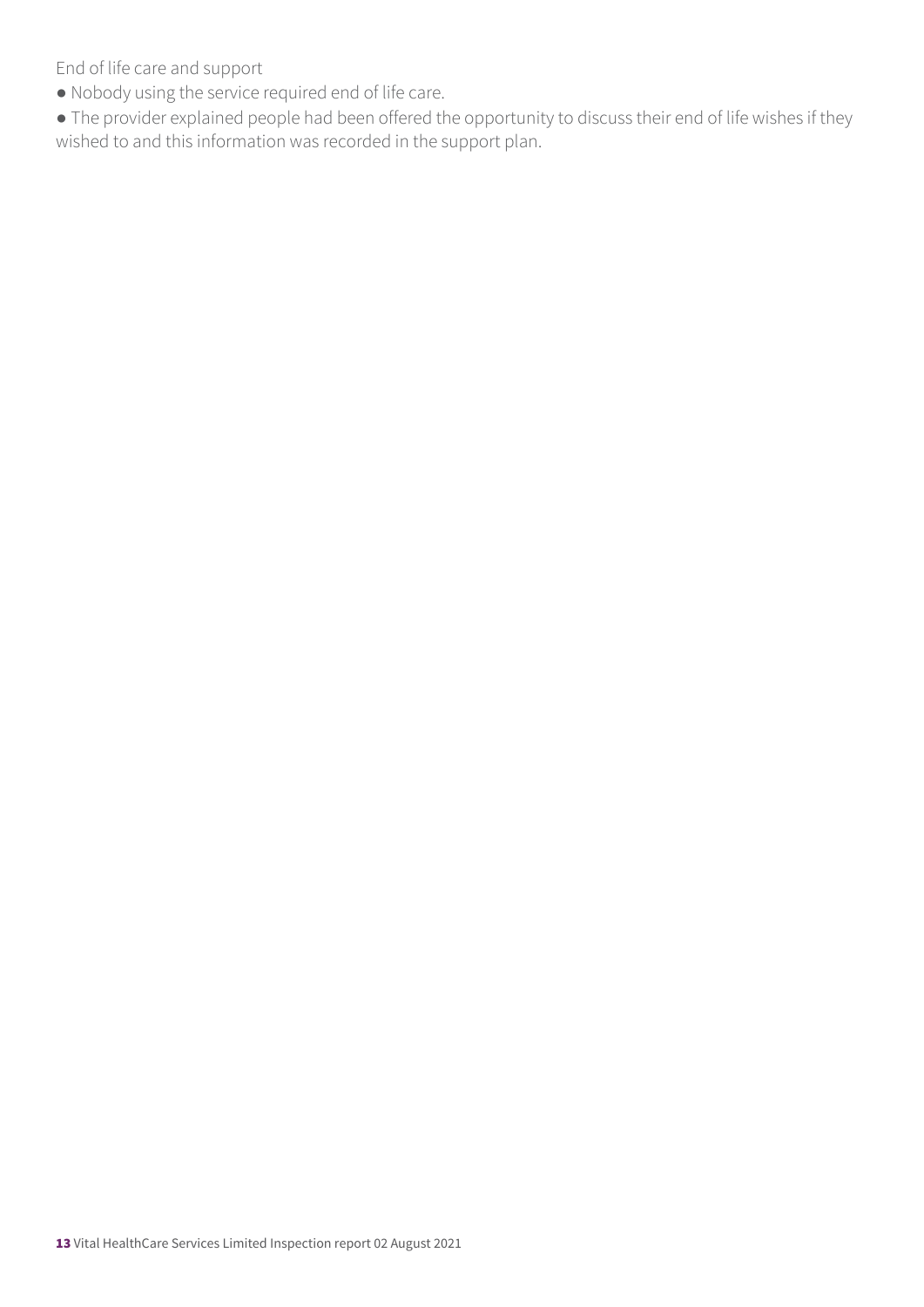### Is the service well-led?

## Our findings

Well-led – this means we looked for evidence that service leadership, management and governance assured high-quality, person-centred care; supported learning and innovation; and promoted an open, fair culture.

This is the first inspection for this newly registered service. This key question has been rated Good. This meant the service was consistently managed and well-led. Leaders and the culture they created promoted high-quality, person-centred care.

Promoting a positive culture that is person-centred, open, inclusive and empowering, which achieves good outcomes for people

- The staff we spoke with wanted to promote a high-quality, person-centred service to achieve positive outcomes for people. A member of staff informed us they felt supported by the amount of training and regular supervision provided to them in order to help them to support the people using the service.
- The relatives we spoke with told us they considered the staff supported their relatives very well and the staff listened carefully to their views.

How the provider understands and acts on the duty of candour, which is their legal responsibility to be open and honest with people when something goes wrong

- The management team had notified CQC of all significant events through notifications and had kept the CQC informed regarding the progress to appoint a manager and in turn they would seek registration with the CQC.
- The provider had in place a system to obtain views and feedback from the people using the service and their relatives.

Managers and staff being clear about their roles, and understanding quality performance, risks and regulatory requirements

- The provider promoted and encouraged candour through openness and honesty. The management team had notified CQC of all significant events and were aware of their responsibilities in line with the requirements of the provider's registration.
- The service operated an on-call support service to support staff should additional support be required or for them to seek advice.

Engaging and involving people using the service, the public and staff, fully considering their equality characteristics

- One relative did feel that the service could improve its communication by informing them if a different member of staff was supporting their relative instead of the original plan. However, they did say that they found the staff informative and helpful when they contacted the managers and office staff.
- The management team and staff were actively involved in supporting people to achieve their goals and ambitions. The deputy manager regularly worked alongside the staff to support people so that they clearly understood people's needs. This in turn helped the deputy manager to provide supervision and support to staff.